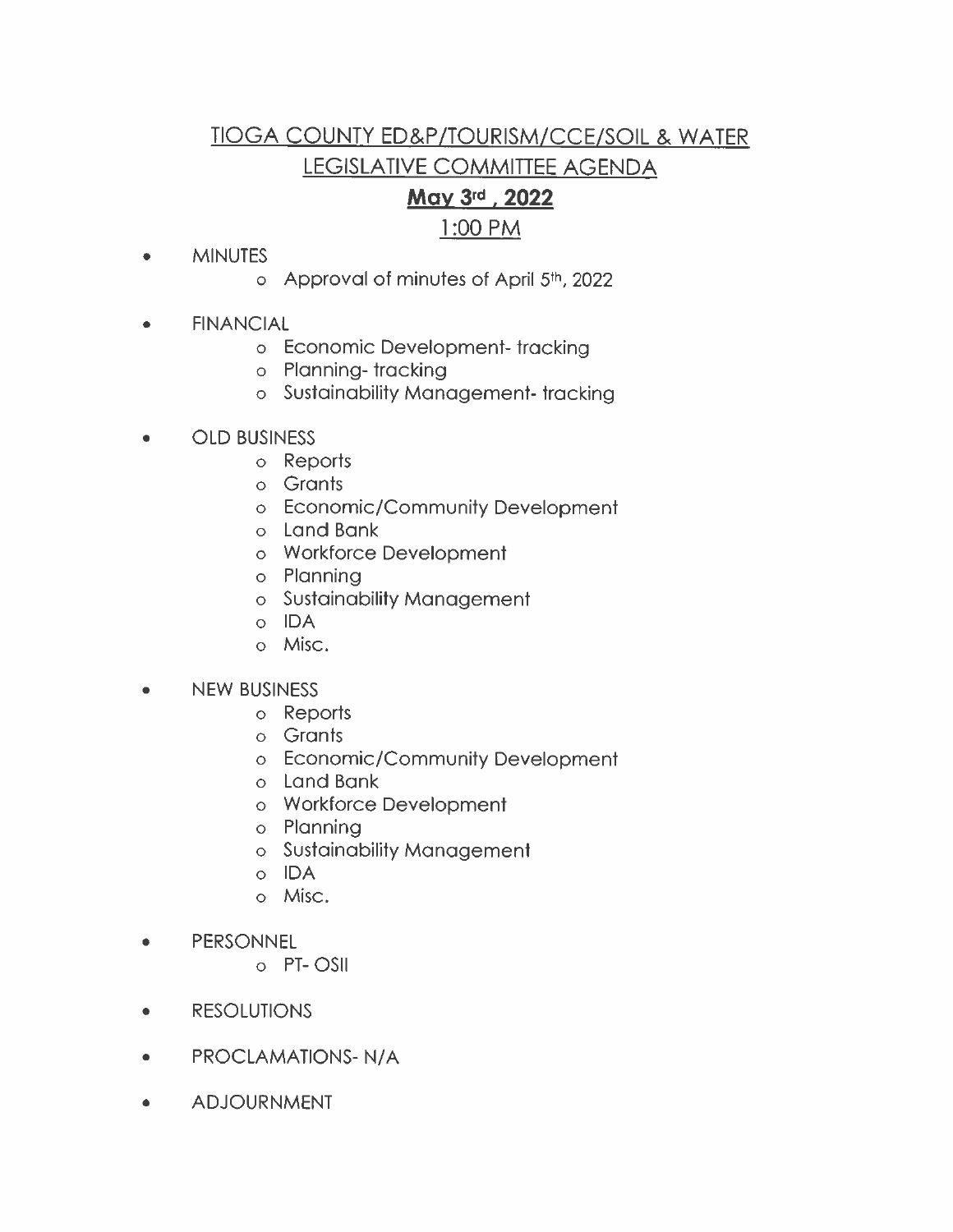# **TEAM TIOGA**

we work for you

#### ECONOMIC DEVELOPMENT & PI ANNING INDUSTRIAL DEVELOPMENT AGENCY **LOCAL DEVELOPMENT CORPORATION**



## **ECONOMIC DEVELOPMENT & PLANNING** TOURISM/AGRICULTURE LEGISLATIVE COMMITTEE MEETING **April 5, 2022**

## **ATTENDEES:**

Legislators: Barbara Roberts, Ron Ciotoli, Dennis Mullen, Marte Sauerbrey

**Staff:** LeeAnn Tinney, Linda Sampson, Cathy Haskell

**Guests:** Wendy Walsh, Tioga County Soil & Water Conservation District

Legislator Dale Weston was not in attendance.

Committee Chair, Legislator Barbara Roberts, called the meeting to order at 1:00 P.M.

**ECONOMIC DEVELOPMENT & PLANNING (ED&P): LeeAnn Tinney - Agenda and attachments** previously emailed.

### **I. MINUTES**

A. Approval of minutes of March 8th, 2022

Committee Chair, Legislator Roberts, asked for approval of the minutes from the March 8, 2022 committee meeting. Legislator Mullen made a motion to accept the March 8, 2022 minutes, seconded by Legislator Ciotoli. All were in favor.

### **II. FINANCIAL**

The Year-to-Date Budget Reports are in the committee packets; Ms. Tinney reported the following budgets are all tracking:

- A. Economic Development
- **B.** Planning
- C. Sustainability Management

## **III. OLD BUSINESS**

- A. Reports Committee Chair, Legislator Roberts, introduced Ms. Walsh.
	- 1. Tioga County Soil & Water Conservation District, W. Walsh Monthly report was distributed. Ms. Walsh reviewed her report highlighting: Agriculture, Chesapeake Bay TMDL, Dean Creek Watershed Protection Project, Hazard Mitigation, Stormwater, Stream Program and various meetings, trainings and miscellaneous activities.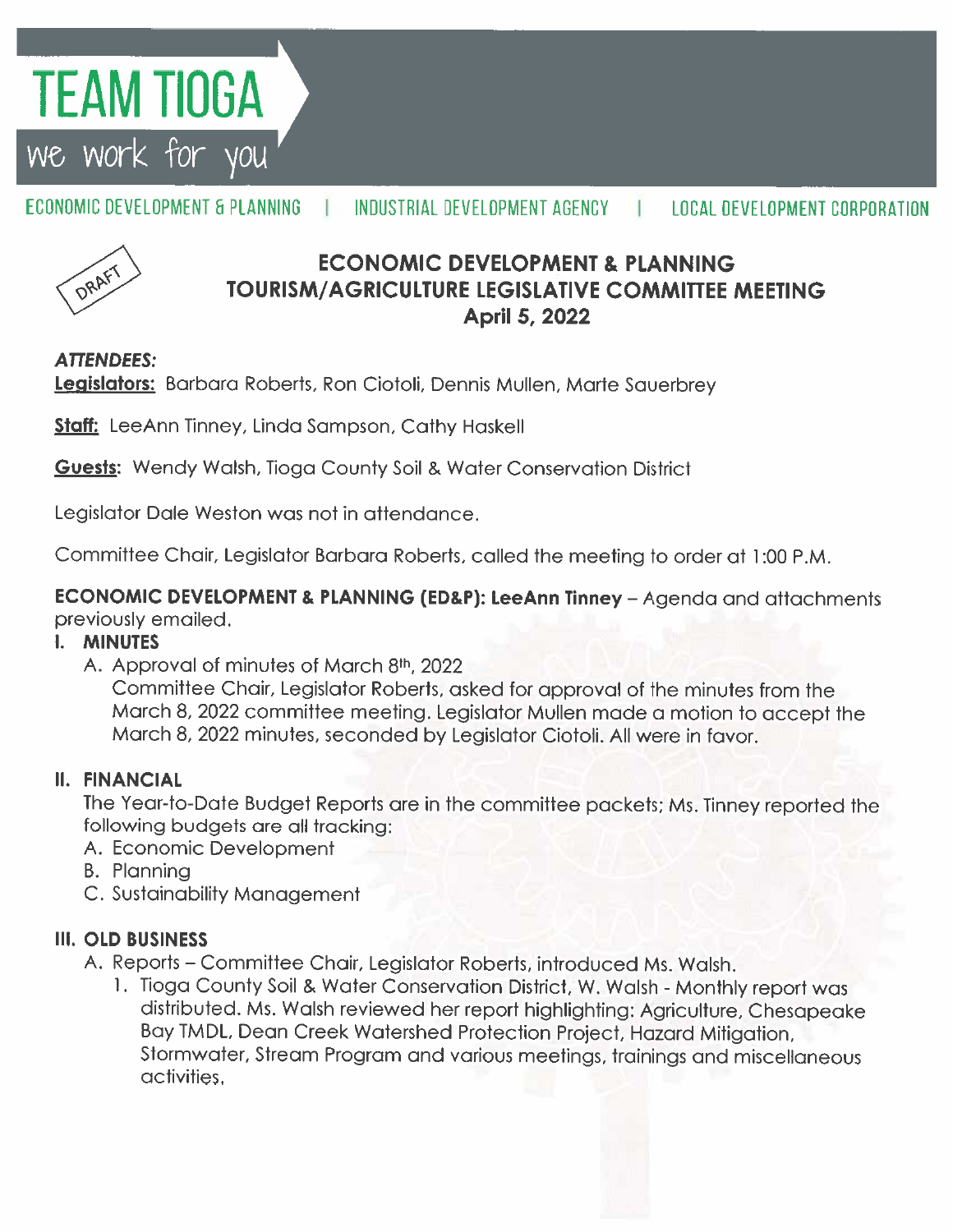Not in the monthly report, Ms. Walsh reported having a replacement for the Member-At-Large vacancy on the Board of Directors and is hopeful to bring a resume forward next month.

- 2. Tioga County Tourism Report is in the committee packet.
- 3. Cornell Cooperative Extension No report this month.
- **B.** Grants
	- 1. Status Ms. Tinney reported on the status of grants the ED&P Department is involved in:
		- a. Potential 15
		- $b.$  Pendina  $16$
		- c. Active 31
		- d. Completed  $-0$
- Ms. Tinney reported the following:
- C. Economic/Community Development
	- 1. Village of Owego
		- a. Downtown Revitalization Initiative (DRI) administration The following projects are moving forward:
			- i. Home Central
			- ii. Shear Paradise
			- iii. Applied Technology
			- iv. Racker
		- b. NY Main Street (North Ave.) administration Projects are ongoing.
	- 2. Village of Waverly
		- a. RESTORE-Twigg Continue to wait for the NYS MWBE waiver of 3%; 27% of 30% has been met. All requests are backlogged. Ms. Tinney has requested help from ESD to push this through due to the small percentage.
		- b. Mural Project-Gateway beautification; Waverly Central School students continue to move this project forward located on the railroad overpass coming into Waverly.
	- 3. Village of Nichols
		- a. Sweeper/Vacuum Truck; shared services Equipment has been ordered.
	- 4. Village of Candor
		- a. NY Main Street administration Projects are moving forward.
	- 5. Municipalities
		- a. Visits Village of Owego.
		- b. Snowmobile Grants- ongoing
	- 6. Annual Breakfast
		- a. Scheduled for Thursday, April 28th at Tioga Downs; invitations going out this week.
- D. Land Bank
	- 1. Temple & Liberty Street Project has been stalled; opposition letter filed.
		- a. Demolitions-Tentatively scheduled for early April.
		- b. Village of Owego Local Approval Process-Still pending.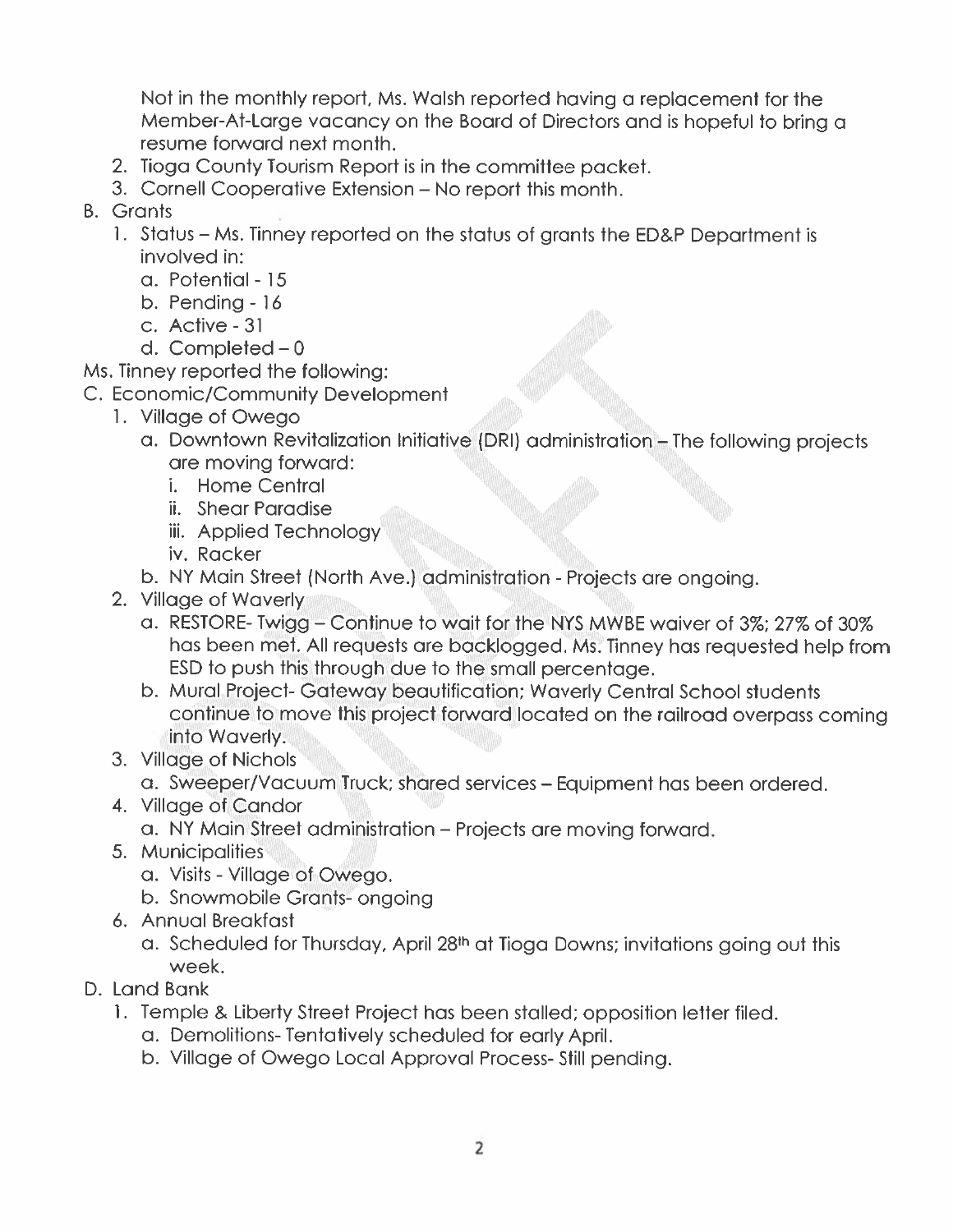- 2. Owego Apalachin Central School District Project Students assisting in property renovation for resale. An outstanding judgement was found; waiting for a closing date.
- E. Workforce Development
	- 1. Workforce Pipeline Development Study-Implementation continues.
- F. Planning
	- 1. Training Ms. Jardine and Ms. Pratt have been working on trainings available to the municipalities; 3 of 5 completed. They have been well attended.
		- a. NYSERDA-Code Enforcement for Solar scheduled 4/26.
		- b. NYSERDA-Battery System Law scheduled 4/27.
- G. Sustainability Management Ms. Pratt is working on the following:
	- 1. Renewable Energy Best Practices Study Continue to look for a funding source for this study.
	- 2. End Food Waste-Working with Public Health and CCE.
		- a. CCE-Seeking funding for Composting Program equipment.
	- 3. April E-Bulletin to Tioga County Employees
	- 4. Seeking funding for EV charging stations.
	- 5. Electronic Waste drop off sites Working with Mr. DeWind on putting an agreement together.
- H. IDA
	- 1. Lounsberry Industrial Pocket Construction of 5 to 6, 12,000 square foot, light manufacturing spec spaces for lease; project is moving forward.
	- 2. Owego Gardens II Ad placed accepting resident applications for the townhouses.
	- 3. SunEast PILOT Negotiations continue on the potential PILOT for the project on Montrose Turnpike.
- I. Misc.
	- 1. GIS Mapping Ongoing
	- 2. GIS/IDA/EDP Available sites mapping is on the County Website.

## IV. NEW BUSINESS

- A. Reports
- **B.** Grants
- C. Economic/Community Development
	- 1. Presentations None
- D. Land Bank Continued efforts on Liberty and Temple Street project.
- E. Workforce Development Mr. Lanning is working on the following:
	- 1. Attended the Waverly Central School Job Fair on 3/1 Event was well attended.
	- 2. Talent Supply Table for the oversight committee
		- a. Data collection by school district- Programs offered in school districts.
		- b. Research best practices.
		- c. Mapping report outline for workforce education to share with BOCES and schools.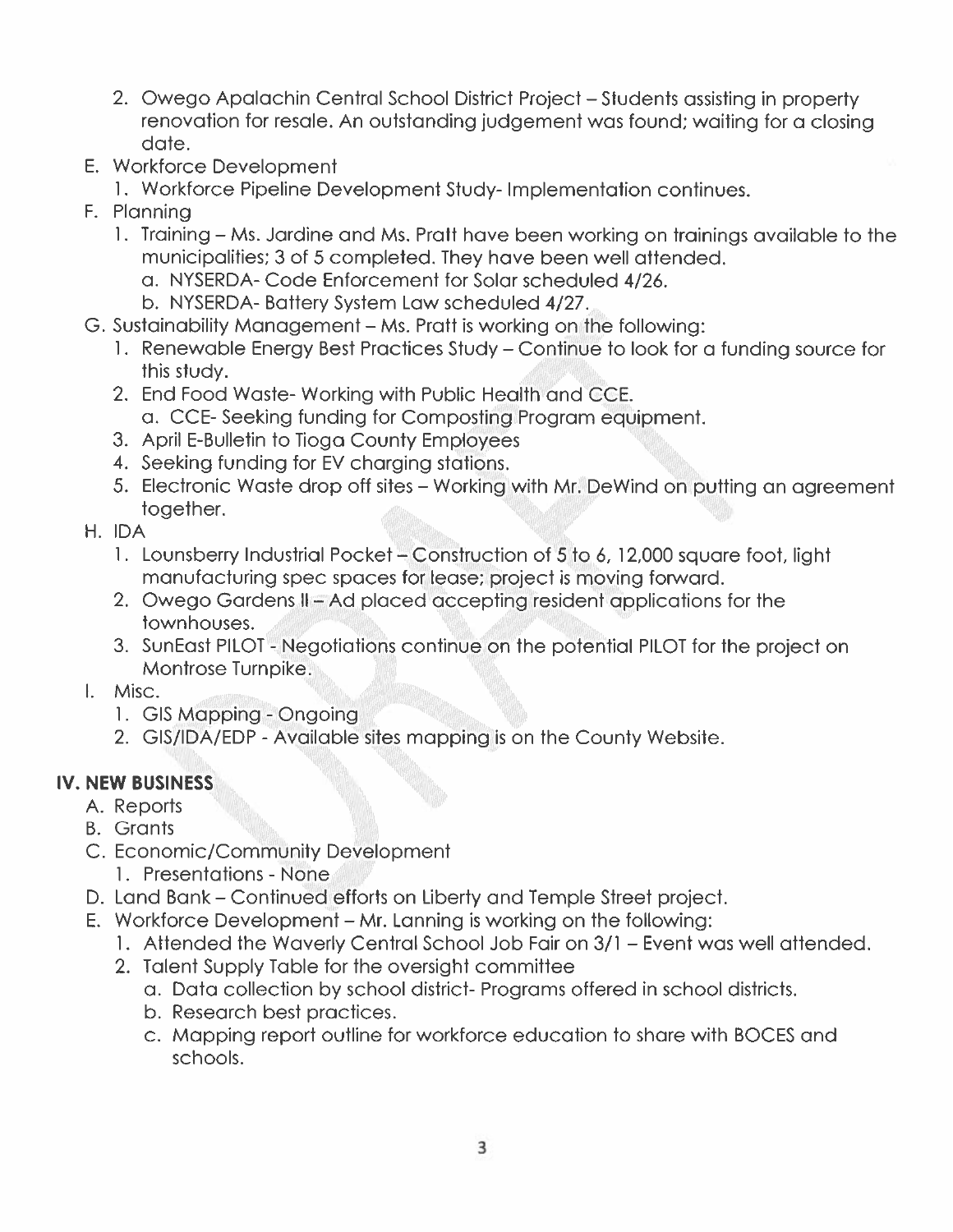Legislator Mullen asked about involvement in the Waverly STEM Project/Chemung School Education Center for students of the Southern Tier, Ms. Tinney reported Mr. Lanning is aware and has been in contact regarding this program.

- 3. Candor EMS Junior Initiative
	- a. Program budget preparation.
	- b. Connection with TC3 to help with training.
	- c. Provide assistance with grant application; funding necessary for building improvements. Building must be brought up to code to run program at this location.
- F. Planning  $-$  Ms. Jardine is working on the following:
	- 1. 239 Reviews (2)
		- a. 2022-004 Village of Waverly, PUD Special Permit and Site Plan Review- mini storage units Cayuta Ave; recommended approval.
		- b. 2022-005 Village of Owego, Site Plan Review and Area Variance-Racker neighborhood hub; recommended approval.
	- 2. 2020 Strategic Plan Data Collection County wide strategic plan needs updating. Ms. Jardine has put together documentation asking department heads how effective the last plan was. The data received will be compiled in a report; Ms. Tinney will report back with this information for review.
- G. Sustainability Management
	- 1. Providing assistance with 2022 Environthon.
	- 2. Arbor Day Community Planning Outreach and education.
	- 3. IT review of Twitter account Meeting with Mr. Loveland as reauired per County Social Media Policy.
- H. IDA
	- 1. IT review of FB, Instagram, Twitter accounts Meeting with Mr. Loveland as required per County Social Media Policy.
- I. Misc.
	- 1. State Lead Responses (0)

Not on the agenda, Ms. Tinney reported submitting a Letter of Intent to ARC for a Power Grant to extend broadband to the northern part of the County. There is ARPA money left specific to broadband and the possibility of an ARC Power Grant is being explored. If considered, a resolution will be brought forward asking for permission to apply next month.

### **V. PERSONNEL**

- A. PT-OSII
	- 1. Vacant The search continues to fill this position.

## **VI. RESOLUTIONS**

- A. D03-Authorization to Renew E-Waste Agreement with Towns to Accept Household Electronic Waste from Tioga Co Residents
- B. D15-Authorize Transfer of Funds for Purchase of an iPad in the EDP Department
- C. D19-Authorization to Accept Hooker Foundation Funds and Modify ED&P Budget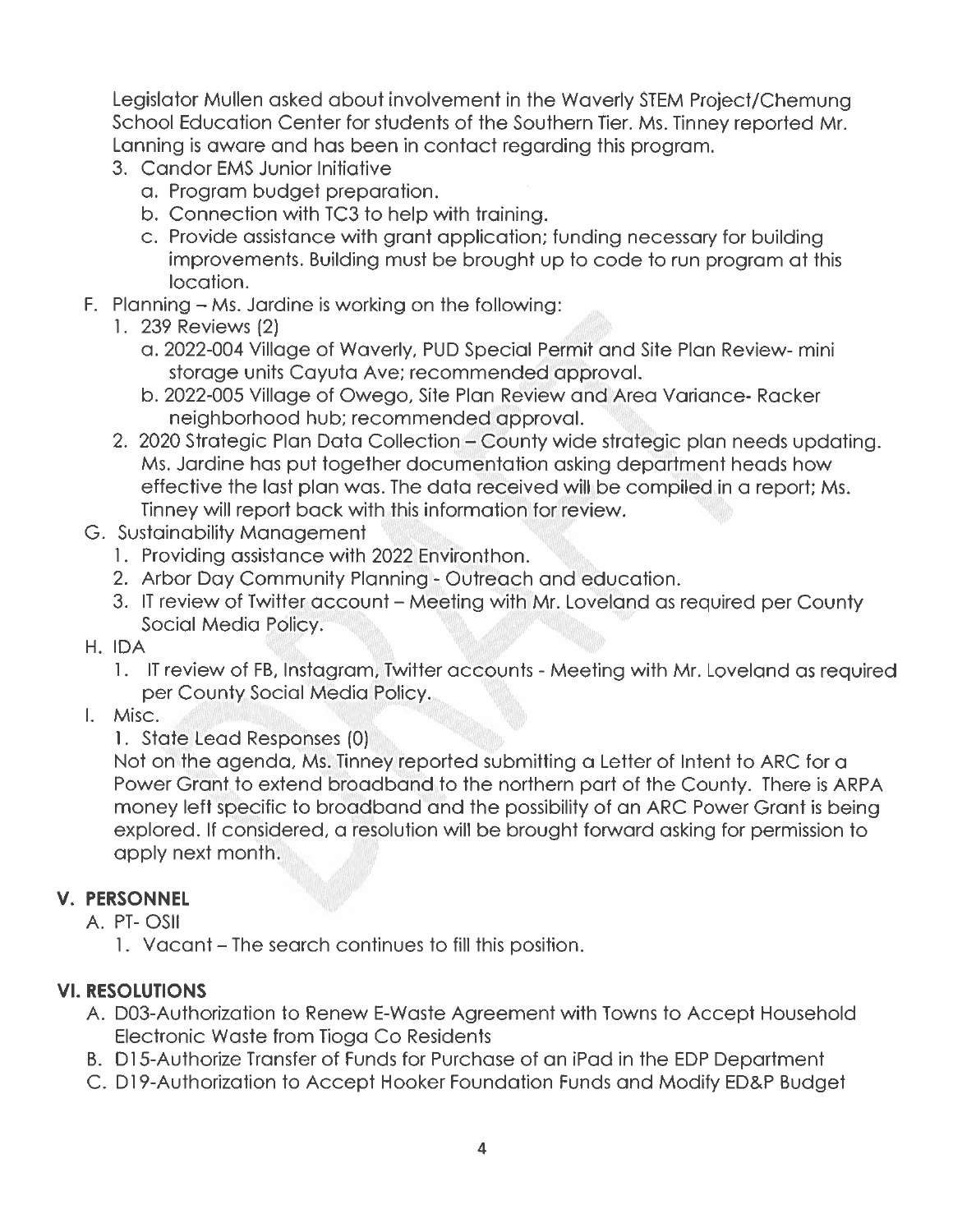After reviewing the resolutions, Ms. Tinney asked this committee for support to move the resolutions forward; vote on the resolutions follows:

> Legislator Roberts - yes Legislator Mullen - yes Legislator Ciotoli - yes

Regarding the Candor EMS Training, Legislative Chair, Ms. Sauerbrey, asked Ms. Tinney if anyone connected with Mike Simmons, adding that they also conduct training. Ms. Tinney will look into.

#### VII. **PROCLAMATIONS-N/A**

#### VIII. **ADJOURNMENT**

With no further topics of discussion or questions, the meeting was adjourned at 1:42 P.M.

Respectfully Submitted, Linda Sampson Administrative Assistant Economic Development & Planning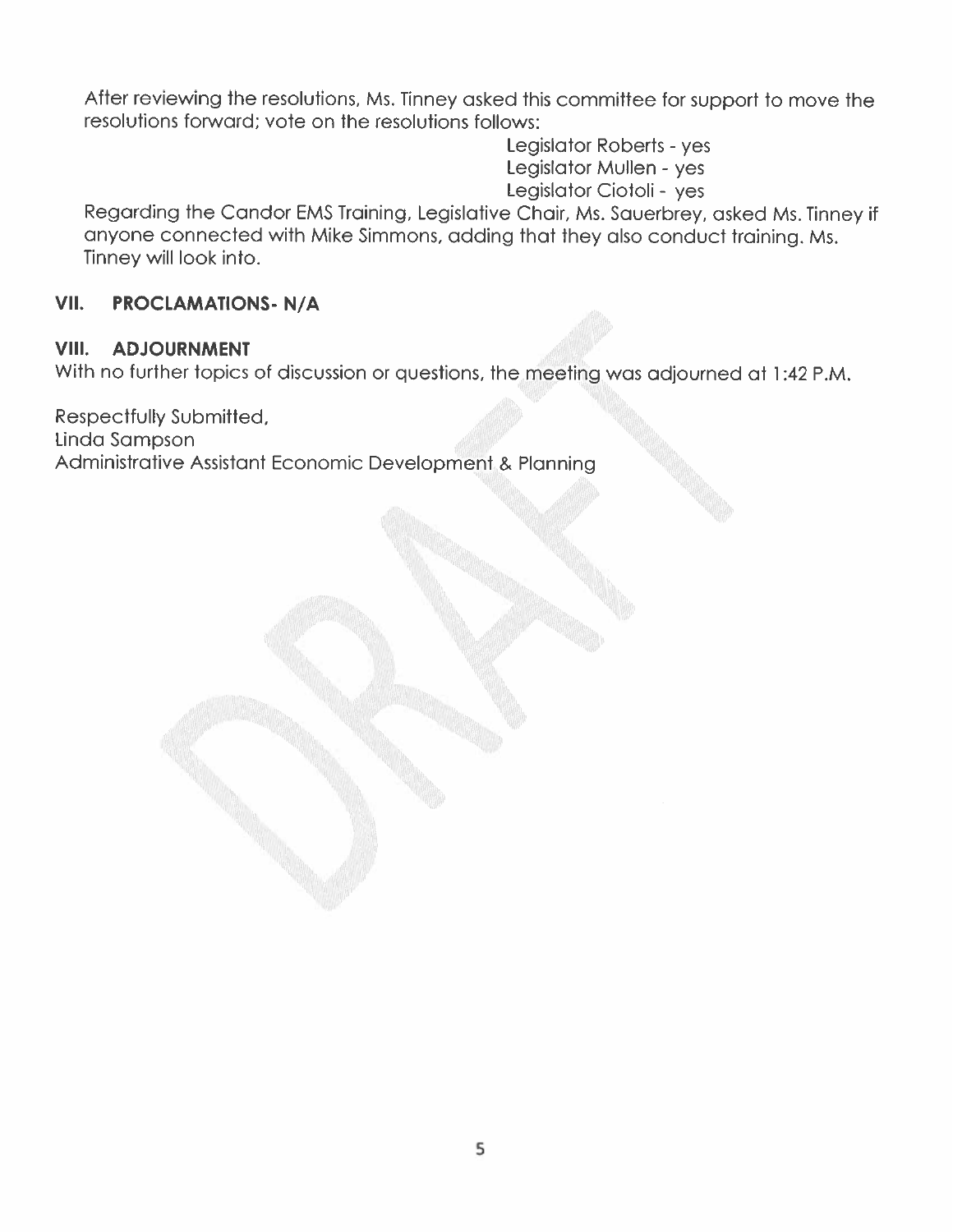

| FOR 2022 05                                                                                                                                                                                                                                                                                                                                                                                                                                                                                                                                                                                                                                                                                                                                                                                                                                                                                                                                                                         |                                                                                                                                                                                                                                                                                                       |                                                                                                                                                                                                                                                                                                                                                |                                                                                                                                                                                                                                                                              |                                                                                                                                                                                                                                                                                                                                            |                                                                                                                                                                                                                                                                                                                                                              |                                                                                                                                                                                                                                                                                                                                                                         |                                                                                                                                                                                                                                                                       |
|-------------------------------------------------------------------------------------------------------------------------------------------------------------------------------------------------------------------------------------------------------------------------------------------------------------------------------------------------------------------------------------------------------------------------------------------------------------------------------------------------------------------------------------------------------------------------------------------------------------------------------------------------------------------------------------------------------------------------------------------------------------------------------------------------------------------------------------------------------------------------------------------------------------------------------------------------------------------------------------|-------------------------------------------------------------------------------------------------------------------------------------------------------------------------------------------------------------------------------------------------------------------------------------------------------|------------------------------------------------------------------------------------------------------------------------------------------------------------------------------------------------------------------------------------------------------------------------------------------------------------------------------------------------|------------------------------------------------------------------------------------------------------------------------------------------------------------------------------------------------------------------------------------------------------------------------------|--------------------------------------------------------------------------------------------------------------------------------------------------------------------------------------------------------------------------------------------------------------------------------------------------------------------------------------------|--------------------------------------------------------------------------------------------------------------------------------------------------------------------------------------------------------------------------------------------------------------------------------------------------------------------------------------------------------------|-------------------------------------------------------------------------------------------------------------------------------------------------------------------------------------------------------------------------------------------------------------------------------------------------------------------------------------------------------------------------|-----------------------------------------------------------------------------------------------------------------------------------------------------------------------------------------------------------------------------------------------------------------------|
| ACCOUNTS FOR:<br>General Fund                                                                                                                                                                                                                                                                                                                                                                                                                                                                                                                                                                                                                                                                                                                                                                                                                                                                                                                                                       | ORIGINAL<br><b>APPROP</b>                                                                                                                                                                                                                                                                             | TRANFRS/<br><b>ADJSTMTS</b>                                                                                                                                                                                                                                                                                                                    | REVISED<br><b>BUDGET</b>                                                                                                                                                                                                                                                     | YTD ACTUAL                                                                                                                                                                                                                                                                                                                                 | <b>ENCUMBRANCES</b>                                                                                                                                                                                                                                                                                                                                          | AVAILABLE<br><b>BUDGET</b>                                                                                                                                                                                                                                                                                                                                              | PCT<br>USE/COL                                                                                                                                                                                                                                                        |
| A6422 Economic Development                                                                                                                                                                                                                                                                                                                                                                                                                                                                                                                                                                                                                                                                                                                                                                                                                                                                                                                                                          |                                                                                                                                                                                                                                                                                                       |                                                                                                                                                                                                                                                                                                                                                |                                                                                                                                                                                                                                                                              |                                                                                                                                                                                                                                                                                                                                            |                                                                                                                                                                                                                                                                                                                                                              |                                                                                                                                                                                                                                                                                                                                                                         |                                                                                                                                                                                                                                                                       |
| A6422 411132 Tax On Hotel/Motel<br>A6422 419890<br>Contribution To EC<br>A6422 421891<br>Other Home & Commu<br>A6422 422800<br>Grants -Non SA FA-<br>A6422 510010<br>Full Time<br>Part Time/Temporar<br>A6422 510020<br>A6422 520090<br>Computer<br>A6422 540010<br>Advertising<br>A6422 540040<br><b>Books</b><br>Car Maintenance<br>A6422 540070<br>A6422 540140<br>Contracting Servic<br>A6422 540180<br><b>Dues</b><br>Contracting Service<br>Dues<br>Automobile Fuel<br>Leased/Service Equ<br>Meals/Food<br>Mileage Expense<br>office Supplies<br>Postage<br>Printing/Paper<br>Program Expense-Ho<br>Services Rendered<br>Services Rendered<br>Social Security Fr<br>Social Se<br>A6422 540220<br>A6422 540320<br>A6422 540360<br>A6422 540390<br>A6422 540420<br>A6422 540480<br>A6422 540485<br>A6422 540487<br>A6422 540590<br>A6422 540620<br>A6422 540660<br>A6422 540733<br>A6422 581088<br>A6422 583088<br>A6422 584088<br>A6422 585588<br>A6422 586088<br>A6422 588988 | $-30,000$<br>$-20,000$<br>$-26,200$<br>$\circ$<br>277, 161<br>$\frac{12}{0}$<br>0<br>3,000<br>450<br>2,000<br>$\Omega$<br>400<br>150<br>1,320<br>750<br>$\Omega$<br>1,280<br>380<br>1,500<br>$\mathbf{0}$<br>20,000<br>100<br>740<br>$\frac{5,000}{15,206}$<br>22,030<br>8,944<br>384<br>56,915<br>88 | $\mathbf 0$<br>$\circ$<br>$\mathbf 0$<br>$-100,000$<br>0<br>$\Omega$<br>999<br>$\mathbf 0$<br>$\mathbf 0$<br>$\Omega$<br>4,450<br>$\mathbf 0$<br>0<br>$\circ$<br>$\circ$<br>200<br>$\mathbf{0}$<br>$\mathbf{0}$<br>0<br>52,991<br>$-4,450$<br>$\overline{0}$<br>$\Omega$<br>$-1, 199$<br>0<br>0<br>$\circ$<br>$\mathbf 0$<br>0<br>$\mathbf{0}$ | $-30,000$<br>$-20,000$<br>$-26,200$<br>$-100,000$<br>277,161<br>12,190<br>999<br>3,000<br>450<br>2,000<br>4,450<br>400<br>150<br>1,320<br>750<br>200<br>1,280<br>380<br>1,500<br>52,991<br>15,550<br>100<br>740<br>3,801<br>15,206<br>22,030<br>8,944<br>384<br>56,915<br>88 | $-10,902.80$<br>$-6,750.00$<br>$-1,736.00$<br>$.00 \cdot$<br>72,948.58<br>.00 <sub>1</sub><br>.00<br>315.00<br>447.03<br>98.44<br>.00<br>173.00<br>.00.<br>.00<br>40.00<br>93.36<br>$\frac{172.62}{27.35}$<br>115.00<br>.00<br>$-5,000.00$<br>.00<br>214.54<br>772.00<br>6,481.76<br>$6,006.02$<br>1,820.13<br>96.95<br>18,353.08<br>20.82 | $.00 \cdot$<br>$.00 \cdot$<br>.00 <sub>1</sub><br>.00 <sub>1</sub><br>.00 <sub>1</sub><br>.00 <sub>1</sub><br>.00<br>.00.<br>.00.<br>.00.<br>.00<br>.00 <sub>1</sub><br>.00 <sub>1</sub><br>.00<br>.00<br>.00<br>.00<br>.00.<br>.00.<br>.00<br>.00<br>$.00 \,$<br>.00.<br>.00 <sub>1</sub><br>.00<br>.00 <sub>1</sub><br>.00<br>.00.<br>$.00 \times$<br>.00. | $-19,097.20$<br>$-13,250.00$<br>$-24, 464.00$<br>$-100,000.00$<br>204, 212.42<br>12,190.00<br>998.98<br>2,685.00<br>2.97<br>1,901.56<br>4,450.00<br>227.00<br>150.00<br>1,320.00<br>710.00<br>106.64<br>1,107.38<br>352.65<br>1,385.00<br>52,991.00<br>20,550.00<br>100.00<br>525.46<br>3,029.02<br>$8,724.64$<br>16,023.75<br>7,123.57<br>287.49<br>38,561.83<br>66.98 | 36.3%*<br>33.8%*<br>6.6%<br>$.0%$ *<br>26.3%<br>.0%<br>.0%<br>10.5%<br>99.3%<br>4.9%<br>.0%<br>43.3%<br>.0%<br>.0%<br>5.3%<br>46.7%<br>$\frac{13.5%}{7.2%}$<br>7.7%<br>.0%<br>$-32.2%$<br>.0%<br>29.0%<br>20.3%<br>42.6%<br>27.3%<br>20.4%<br>25.2%<br>32.2%<br>23.7% |
| TOTAL Economic Development                                                                                                                                                                                                                                                                                                                                                                                                                                                                                                                                                                                                                                                                                                                                                                                                                                                                                                                                                          | 353,788                                                                                                                                                                                                                                                                                               | $-47,009$                                                                                                                                                                                                                                                                                                                                      | 306,779                                                                                                                                                                                                                                                                      | 83,806.88                                                                                                                                                                                                                                                                                                                                  | .00 <sub>1</sub>                                                                                                                                                                                                                                                                                                                                             | 222,972.14                                                                                                                                                                                                                                                                                                                                                              | 27.3%                                                                                                                                                                                                                                                                 |
| TOTAL General Fund                                                                                                                                                                                                                                                                                                                                                                                                                                                                                                                                                                                                                                                                                                                                                                                                                                                                                                                                                                  | 353,788                                                                                                                                                                                                                                                                                               | $-47,009$                                                                                                                                                                                                                                                                                                                                      | 306,779                                                                                                                                                                                                                                                                      | 83,806.88                                                                                                                                                                                                                                                                                                                                  | .00 <sub>1</sub>                                                                                                                                                                                                                                                                                                                                             | 222, 972.14                                                                                                                                                                                                                                                                                                                                                             | 27.3%                                                                                                                                                                                                                                                                 |
| TOTAL REVENUES<br>TOTAL EXPENSES                                                                                                                                                                                                                                                                                                                                                                                                                                                                                                                                                                                                                                                                                                                                                                                                                                                                                                                                                    | $-76,200$<br>429.988                                                                                                                                                                                                                                                                                  | $-100,000$<br>52.991                                                                                                                                                                                                                                                                                                                           | $-176,200$<br>482.979                                                                                                                                                                                                                                                        | $-19,388.80$<br>103, 195, 68                                                                                                                                                                                                                                                                                                               | $.00 \times$<br>.00.                                                                                                                                                                                                                                                                                                                                         | $-156,811.20$<br>379.783.34                                                                                                                                                                                                                                                                                                                                             |                                                                                                                                                                                                                                                                       |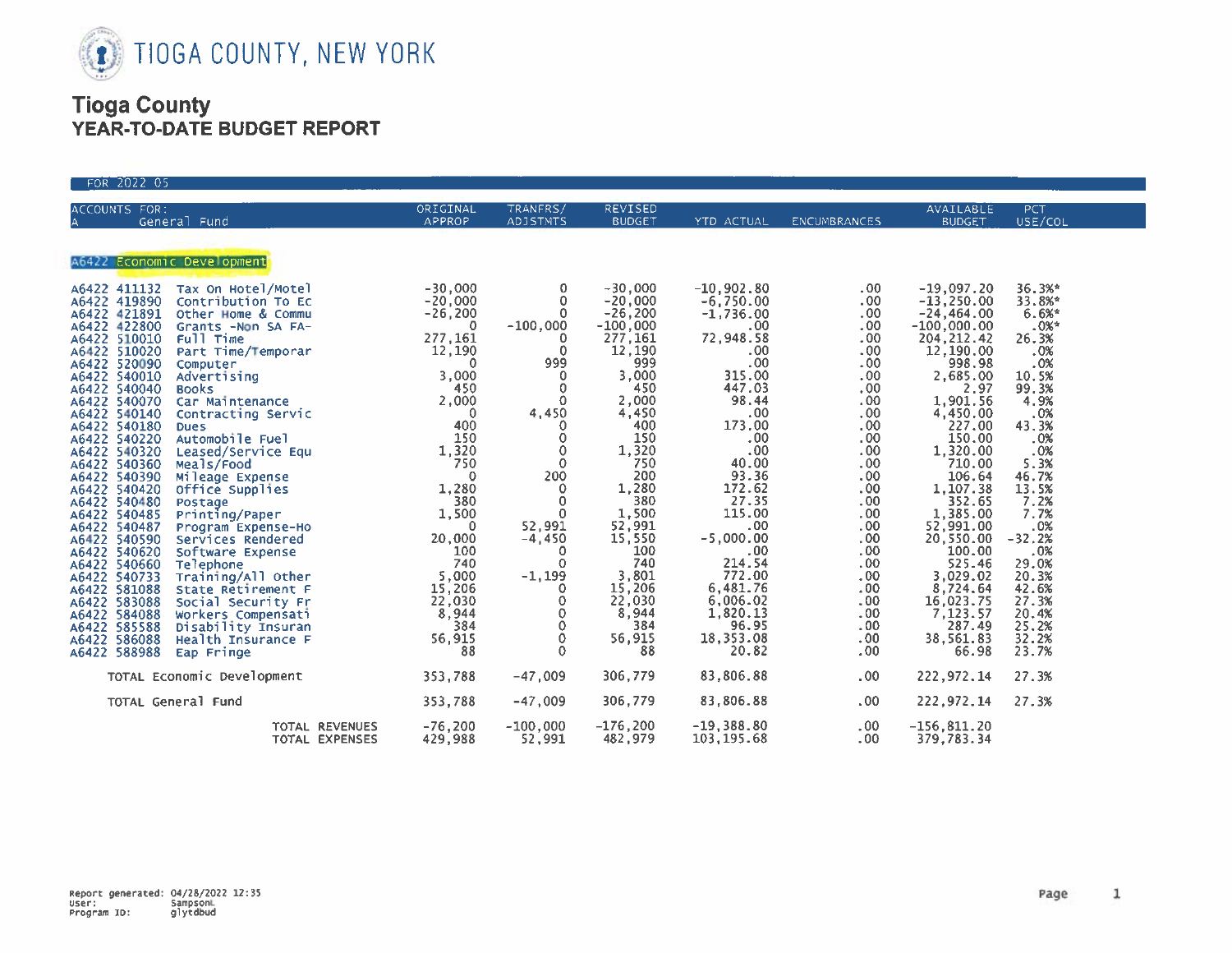

| FOR 2022 05 |                    |                                                                                                                                                                                                                                |                             |                          |            |              |                            |                |
|-------------|--------------------|--------------------------------------------------------------------------------------------------------------------------------------------------------------------------------------------------------------------------------|-----------------------------|--------------------------|------------|--------------|----------------------------|----------------|
|             |                    | ORIGINAL<br><b>APPROP</b>                                                                                                                                                                                                      | TRANFRS/<br><b>ADJSTMTS</b> | REVISED<br><b>BUDGET</b> | YTD ACTUAL | ENCUMBRANCES | AVAILABLE<br><b>BUDGET</b> | PCT<br>USE/COL |
|             | <b>GRAND TOTAL</b> | 353.788                                                                                                                                                                                                                        | $-47,009$                   | 306,779                  | 83,806.88  | .00          | 222,972.14                 | 27.3%          |
|             |                    | the state of the second control of the state of the state of the state of the state of the state of the state of the state of the state of the state of the state of the state of the state of the state of the state of the s |                             |                          |            |              |                            |                |

\*\* END OF REPORT - Generated by Sampson, Linda \*\*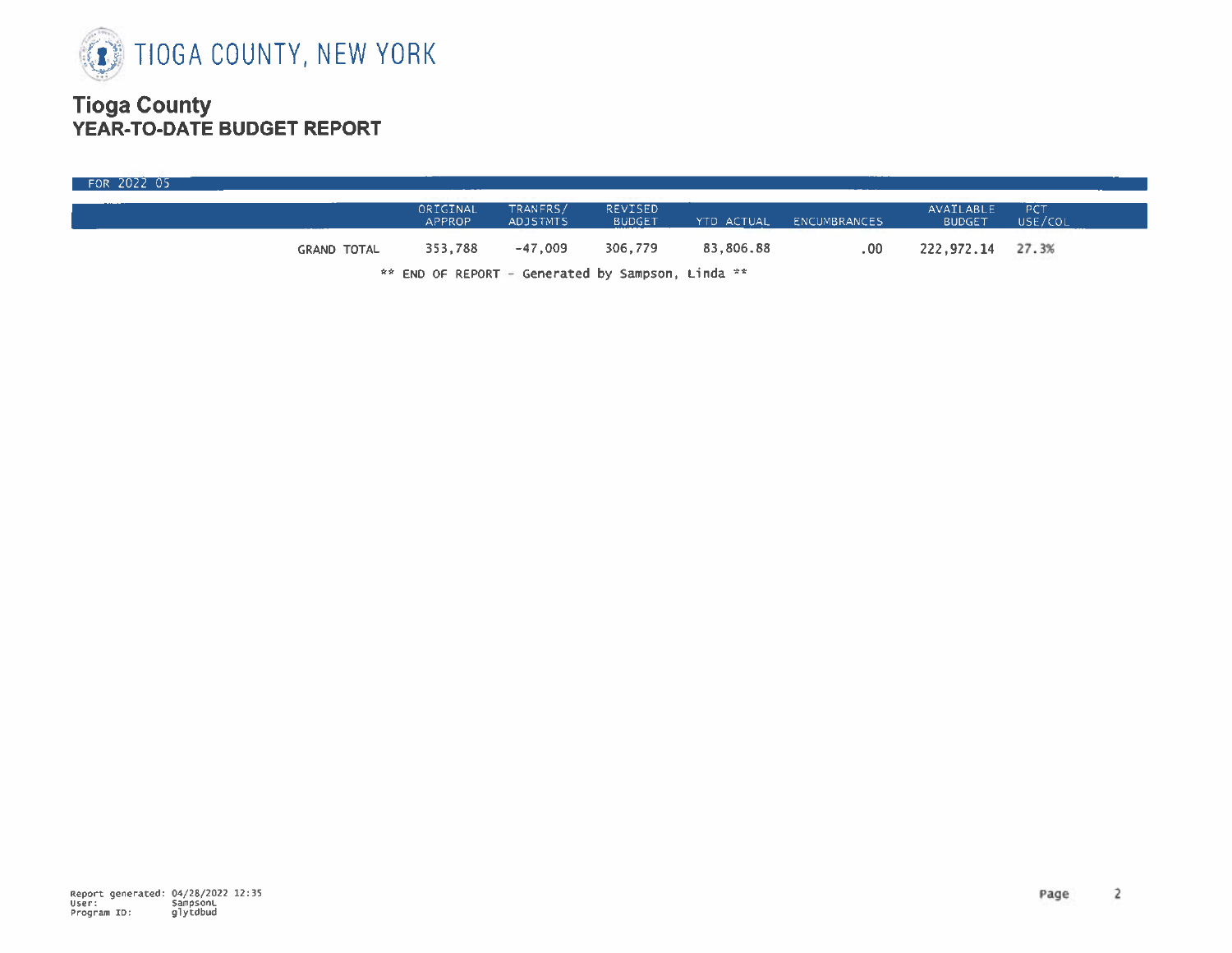

| FOR 2022 05                                                                                                                                                                                                                                                                                                                                                                                                                                                                                                                                                                                                                                                                                                                                 |                                                                                                                                                                                                         |                                                                                                                          |                                                                                                                                                                                    |                                                                                                                                                                                                             |                                                                                                                                                                                        |                                                                                                                                                                                                                                     |                                                                                                                                                              |
|---------------------------------------------------------------------------------------------------------------------------------------------------------------------------------------------------------------------------------------------------------------------------------------------------------------------------------------------------------------------------------------------------------------------------------------------------------------------------------------------------------------------------------------------------------------------------------------------------------------------------------------------------------------------------------------------------------------------------------------------|---------------------------------------------------------------------------------------------------------------------------------------------------------------------------------------------------------|--------------------------------------------------------------------------------------------------------------------------|------------------------------------------------------------------------------------------------------------------------------------------------------------------------------------|-------------------------------------------------------------------------------------------------------------------------------------------------------------------------------------------------------------|----------------------------------------------------------------------------------------------------------------------------------------------------------------------------------------|-------------------------------------------------------------------------------------------------------------------------------------------------------------------------------------------------------------------------------------|--------------------------------------------------------------------------------------------------------------------------------------------------------------|
| ACCOUNTS FOR:<br>General Fund                                                                                                                                                                                                                                                                                                                                                                                                                                                                                                                                                                                                                                                                                                               | ORIGINAL<br>APPROP                                                                                                                                                                                      | TRANFRS/<br><b>ADJSTMTS</b>                                                                                              | <b>REVISED</b><br><b>BUDGET</b>                                                                                                                                                    | YTD ACTUAL                                                                                                                                                                                                  | <b>ENCUMBRANCES</b>                                                                                                                                                                    | AVAILABLE<br><b>BUDGET</b>                                                                                                                                                                                                          | <b>PCT</b><br>USE/COL                                                                                                                                        |
| A8020 Planning                                                                                                                                                                                                                                                                                                                                                                                                                                                                                                                                                                                                                                                                                                                              |                                                                                                                                                                                                         |                                                                                                                          |                                                                                                                                                                                    |                                                                                                                                                                                                             |                                                                                                                                                                                        |                                                                                                                                                                                                                                     |                                                                                                                                                              |
| Full Time<br>A8020 510010<br>A8020 540010<br>Advertising<br>A8020 540040<br><b>Books</b><br>A8020 540140<br>Contracting Servic<br>A8020 540180<br><b>Dues</b><br>Automobile Fuel<br>A8020 540220<br>A8020 540320<br>Leased/Service Equ<br>A8020 540360<br>Meals/Food<br>A8020 540390<br>Mileage Expense<br>A8020 540420<br>Office Supplies<br>A8020 540480<br>Postage<br>A8020 540485<br>Printing/Paper<br>A8020 540590<br>Services Rendered<br>A8020 540660<br>Telephone<br>A8020 540733<br>Training/All Other<br>A8020 581088<br>State Retirement F<br>A8020 583088<br>Social Security Fr<br>A8020 584088<br>Workers Compensati<br>A8020 585588<br>Disability Insuran<br>Health Insurance F<br>A8020 586088<br>A8020 588988<br>Eap Fringe | 150,743<br>200<br>600<br>22,000<br>800<br>200<br>1,200<br>190<br>600<br>500<br>900<br>1,000<br>4,875<br>600<br>$\begin{array}{c} 1,200 \\ 11,872 \\ 10,535 \end{array}$<br>2,449<br>136<br>44,033<br>29 | $\mathbf 0$<br>$\mathbf 0$<br>$\mathbf{0}$<br>$-2,500$<br>0<br>0<br>$\circ$<br>2,500<br>0<br>0<br>0<br>0<br>$\mathbf{0}$ | 150,743<br>200<br>600<br>19,500<br>800<br>200<br>1,200<br>190<br>600<br>500<br>900<br>1,000<br>7,375<br>600<br>$1,200$<br>$11,872$<br>$10,535$<br>$2,449$<br>$136$<br>44,033<br>29 | 40,815.77<br>.00 <sub>1</sub><br>143.00<br>.00<br>757.00<br>.00<br>.00<br>.00<br>.00<br>.00<br>14.88<br>.00.<br>5,000.00<br>93.68<br>561.00<br>4,510.27<br>3,385.27<br>775.28<br>41.38<br>13,200.20<br>8.86 | .00.<br>.00 <sub>1</sub><br>.00.<br>.00.<br>.00<br>.00<br>.00<br>.00<br>.00<br>.00.<br>.00, 00, 00<br>.00 <sub>1</sub><br>.00<br>.00<br>.00.<br>.00<br>.00.<br>.00.<br>$.00 \,$<br>.00 | 109, 927. 23<br>200.00<br>457.00<br>19,500.00<br>43.00<br>200.00<br>1,200.00<br>190.00<br>600.00<br>500.00<br>885.12<br>1,000.00<br>2,375.00<br>506.32<br>639.00<br>7,362.11<br>7,149.54<br>1,673.40<br>94.34<br>30,833.27<br>20.26 | 27.1%<br>.0%<br>23.8%<br>.0%<br>94.6%<br>.0%<br>$.0%$<br>$.0%$<br>.0%<br>.0%<br>1.7%<br>67.8%<br>46.8%<br>38.0%<br>32.1%<br>31.7%<br>30.5%<br>30.0%<br>30.4% |
| TOTAL Planning                                                                                                                                                                                                                                                                                                                                                                                                                                                                                                                                                                                                                                                                                                                              | 254,662                                                                                                                                                                                                 | $\mathbf{0}$                                                                                                             | 254,662                                                                                                                                                                            | 69,306.59                                                                                                                                                                                                   | $.00 \,$                                                                                                                                                                               | 185, 355.59                                                                                                                                                                                                                         | 27.2%                                                                                                                                                        |
| TOTAL General Fund                                                                                                                                                                                                                                                                                                                                                                                                                                                                                                                                                                                                                                                                                                                          | 254,662                                                                                                                                                                                                 | $\mathbf{0}$                                                                                                             | 254,662                                                                                                                                                                            | 69,306.59                                                                                                                                                                                                   | .00.                                                                                                                                                                                   | 185, 355.59                                                                                                                                                                                                                         | 27.2%                                                                                                                                                        |
| TOTAL EXPENSES                                                                                                                                                                                                                                                                                                                                                                                                                                                                                                                                                                                                                                                                                                                              | 254,662                                                                                                                                                                                                 | $\circ$                                                                                                                  | 254,662                                                                                                                                                                            | 69,306.59                                                                                                                                                                                                   | $.00 \times$                                                                                                                                                                           | 185, 355.59                                                                                                                                                                                                                         |                                                                                                                                                              |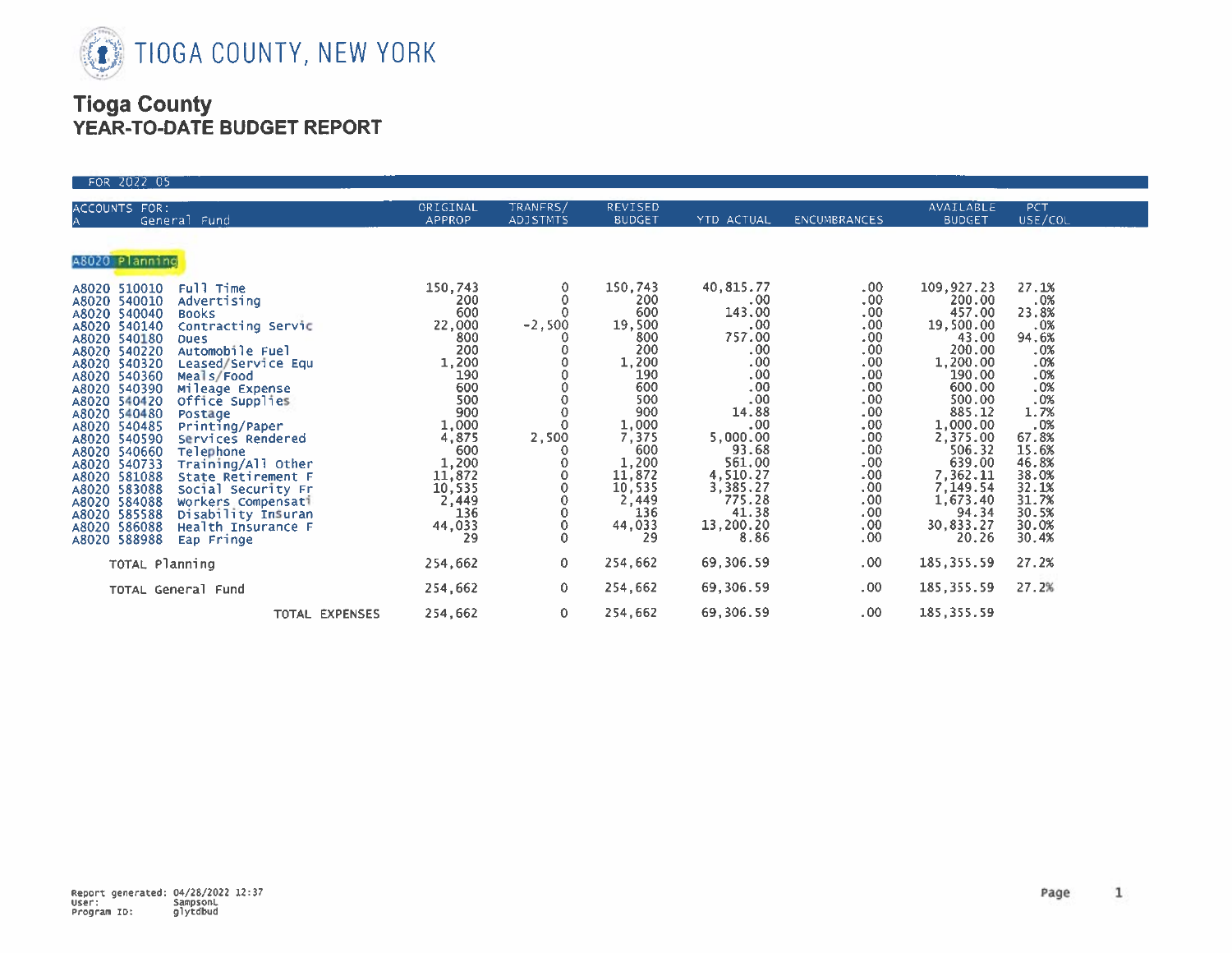

| FOR 2022 05 |                    |                                                                                                                                                                                                                                |                             |                                 |           |                         |                            |                       |  |
|-------------|--------------------|--------------------------------------------------------------------------------------------------------------------------------------------------------------------------------------------------------------------------------|-----------------------------|---------------------------------|-----------|-------------------------|----------------------------|-----------------------|--|
|             |                    | ORIGINAL<br><b>APPROP</b>                                                                                                                                                                                                      | TRANFRS/<br><b>ADJSTMTS</b> | <b>REVISED</b><br><b>BUDGET</b> |           | YTD ACTUAL ENCUMBRANCES | AVAILABLE<br><b>BUDGET</b> | <b>PCT</b><br>USE/COL |  |
|             | <b>GRAND TOTAL</b> | 254.662                                                                                                                                                                                                                        |                             | 254,662                         | 69,306.59 | . 00                    | 185,355.59 27.2%           |                       |  |
|             |                    | the communication of the communication of the communication of the communication of the communication of the communication of the communication of the communication of the communication of the communication of the communic |                             |                                 |           |                         |                            |                       |  |

\*\* END OF REPORT - Generated by Sampson, Linda \*\*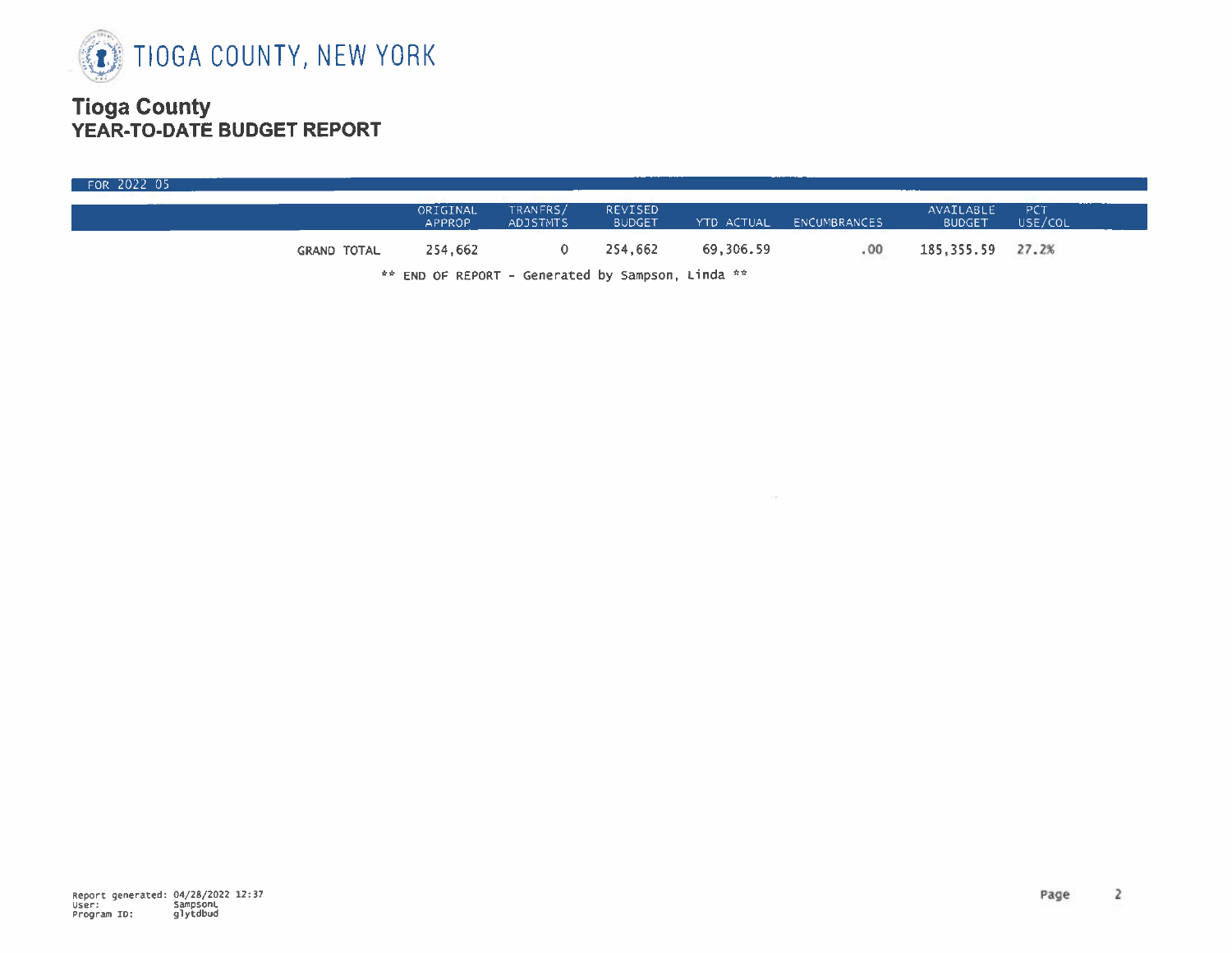

| FOR 2022 05                                                                                                                                                                                                                                                                             |                                                                                |                                                                |                                                                                 |                                                                                         |                                                                                |                                                                                       |                                                             |
|-----------------------------------------------------------------------------------------------------------------------------------------------------------------------------------------------------------------------------------------------------------------------------------------|--------------------------------------------------------------------------------|----------------------------------------------------------------|---------------------------------------------------------------------------------|-----------------------------------------------------------------------------------------|--------------------------------------------------------------------------------|---------------------------------------------------------------------------------------|-------------------------------------------------------------|
| ACCOUNTS FOR:<br>General Fund                                                                                                                                                                                                                                                           | ORIGINAL<br>APPROP                                                             | TRANFRS/<br><b>ADJSTMTS</b>                                    | REVISED<br><b>BUDGET</b>                                                        | YTD ACTUAL                                                                              | <b>ENCUMBRANCES</b>                                                            | AVAILABLE<br><b>BUDGET</b>                                                            | PCT.<br>USE/COL                                             |
| A8160 Refuse & Garbage<br>Solid waste State<br>A8160 439892                                                                                                                                                                                                                             | $-28,000$                                                                      |                                                                | $-28,000$                                                                       | .00.                                                                                    | .00.                                                                           | $-28,000.00$                                                                          | $.0%$ *                                                     |
| A8160 510010<br>Fulltime<br>A8160 510050<br>All Other-On Call,<br>A8160 540010<br>Advertising<br>A8160 540180<br><b>Dues</b><br>A8160 540270<br>Insurance-Liabilit<br>A8160 540390<br>Mileage Expense<br>A8160 540420<br>Office Supplies<br>A8160 540444<br>Permits Fees, Ins.          | 61,961<br>325<br>7,500<br>175<br>1,425<br>167<br>2,000<br>100                  | 0<br>o                                                         | 61,961<br>325<br>7,500<br>175<br>1,425<br>167<br>2,000<br>100                   | 17,047.27<br>.00<br>480.80<br>.00<br>1,275.55<br>.00<br>.00.<br>.00.                    | .00<br>.00<br>.00 <sub>1</sub><br>.00.<br>.00.<br>.00<br>.00.<br>.00.          | 44, 913. 73<br>325.00<br>7,019.20<br>175.00<br>149.45<br>166.75<br>2,000.00<br>100.00 | 27.5%<br>.0%<br>6.4%<br>.0%<br>89.5%<br>.0%<br>.0%<br>.0%   |
| A8160 540480<br>Postage<br>A8160 542140<br>Contracting Servic<br>Household Hazardou<br>A8160 542261<br>A8160 542485<br>Printing/Paper<br>A8160 542640<br>Supplies (Not Offi<br>A8160 542680<br><b>Tires</b><br>A8160 581088<br>State Retirement F<br>A8160 583088<br>Social Security Fr | 200<br>100,000<br>75,000<br>$1,500$<br>$11,000$<br>$3,900$<br>$7,587$<br>4,396 | $\circ$<br>$\mathbf 0$<br>0<br>0<br>0<br>0<br>0<br>$\mathbf 0$ | 200<br>100,000<br>75,000<br>1,500<br>11,000<br>3,900<br>7,587<br>4,396<br>1,411 | $.00 \,$<br>17,487.50<br>748.50<br>.00.<br>.00<br>.00<br>2,785.68<br>1,429.03<br>391.76 | .00.<br>.00.<br>.00.<br>.00<br>.00.<br>.00.<br>.00 <sub>1</sub><br>$.00 \cdot$ | 200.00<br>82,512.50<br>74, 251.50<br>1, 500.00<br>11,000.00<br>3,900.00<br>4,801.32   | .0%<br>17.5%<br>1.0%<br>.0%<br>.0%<br>.0%<br>36.7%<br>32.5% |
| A8160 584088<br>Workers Compensati<br>A8160 585588<br>Disability Insuran<br>A8160 586088<br>Health Insurance F<br>A8160 588988<br>EAP Fringe                                                                                                                                            | 1,411<br>113<br>9,585<br>115                                                   | 0<br>$\mathbf 0$<br>$\mathbf 0$<br>$\mathbf 0$                 | 113<br>9,585<br>115                                                             | 20.88<br>3,296.64<br>4.48                                                               | $.00 \,$<br>.00<br>.00.<br>.00 <sub>1</sub>                                    | 2,966.97<br>1,019.24<br>92.12<br>6,288.36<br>110.52                                   | 27.8%<br>18.5%<br>34.4%<br>3.9%                             |
| TOTAL Refuse & Garbage                                                                                                                                                                                                                                                                  | 260,460                                                                        | $\mathbf{O}$                                                   | 260,460                                                                         | 44,968.09                                                                               | $.00 \cdot$                                                                    | 215,491.66                                                                            | 17.3%                                                       |
| TOTAL General Fund                                                                                                                                                                                                                                                                      | 260,460                                                                        | $\mathbf{0}$                                                   | 260,460                                                                         | 44,968.09                                                                               | .00                                                                            | 215,491.66                                                                            | 17.3%                                                       |
| <b>TOTAL REVENUES</b><br>TOTAL EXPENSES                                                                                                                                                                                                                                                 | $-28,000$<br>288,460                                                           | 0.<br>$\circ$                                                  | $-28,000$<br>288,460                                                            | .00<br>44,968.09                                                                        | $.00 \,$<br>.00.                                                               | $-28,000.00$<br>243,491.66                                                            |                                                             |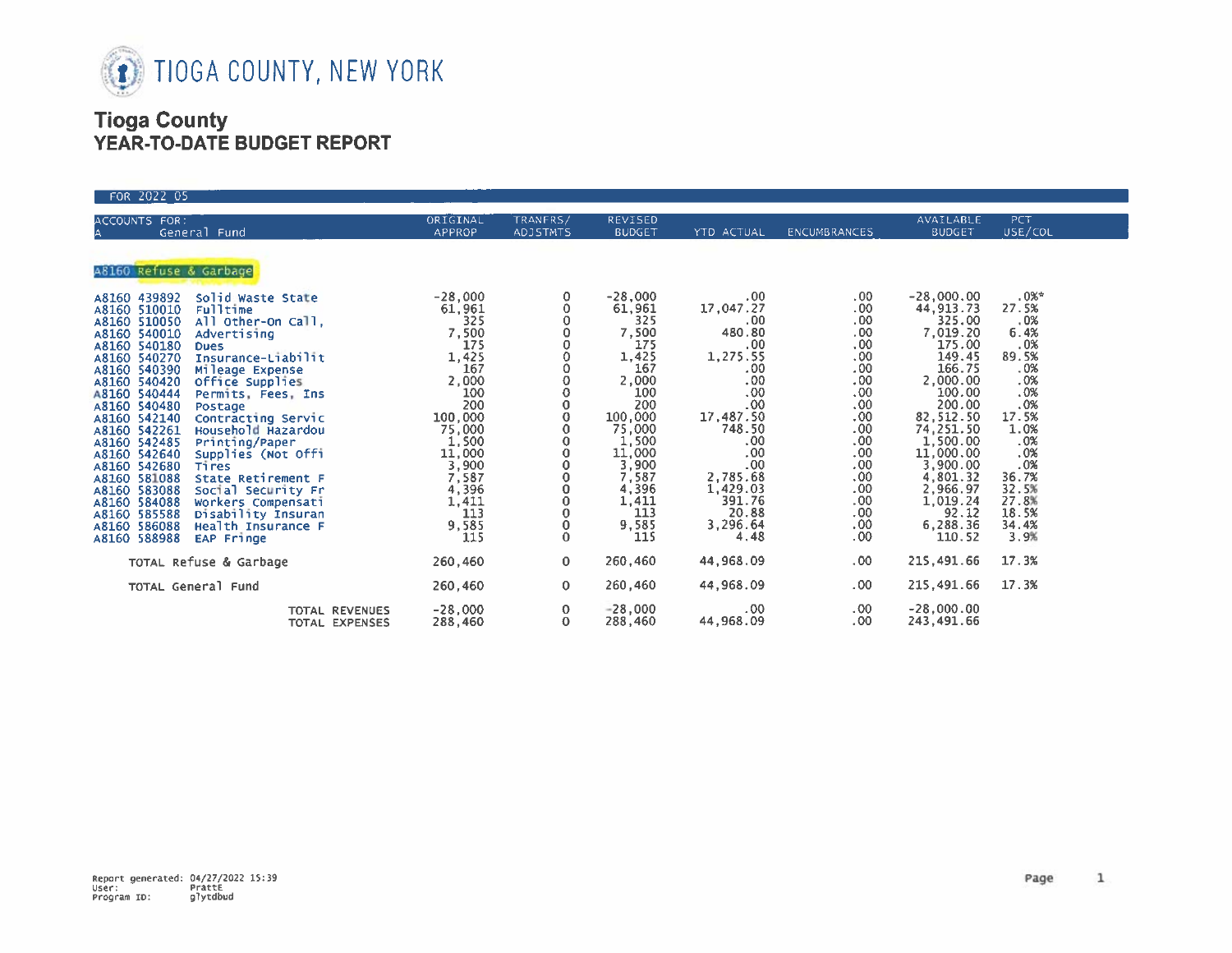

| FOR 2022 05                                        |                    |                           |                             |                          |            |              |                            |                       |  |  |
|----------------------------------------------------|--------------------|---------------------------|-----------------------------|--------------------------|------------|--------------|----------------------------|-----------------------|--|--|
|                                                    |                    | ORIGINAL<br><b>APPROP</b> | TRANFRS/<br><b>ADJSTMTS</b> | REVISED<br><b>BUDGET</b> | YTD ACTUAL | ENCUMBRANCES | AVAILABLE<br><b>BUDGET</b> | <b>PCT</b><br>USE/COL |  |  |
|                                                    | <b>GRAND TOTAL</b> | 260.460                   |                             | 260,460                  | 44,968.09  | .00.         | 215,491.66 17.3%           |                       |  |  |
| $*$ END OF REPORT - Generated by Pratt. Ellen $**$ |                    |                           |                             |                          |            |              |                            |                       |  |  |